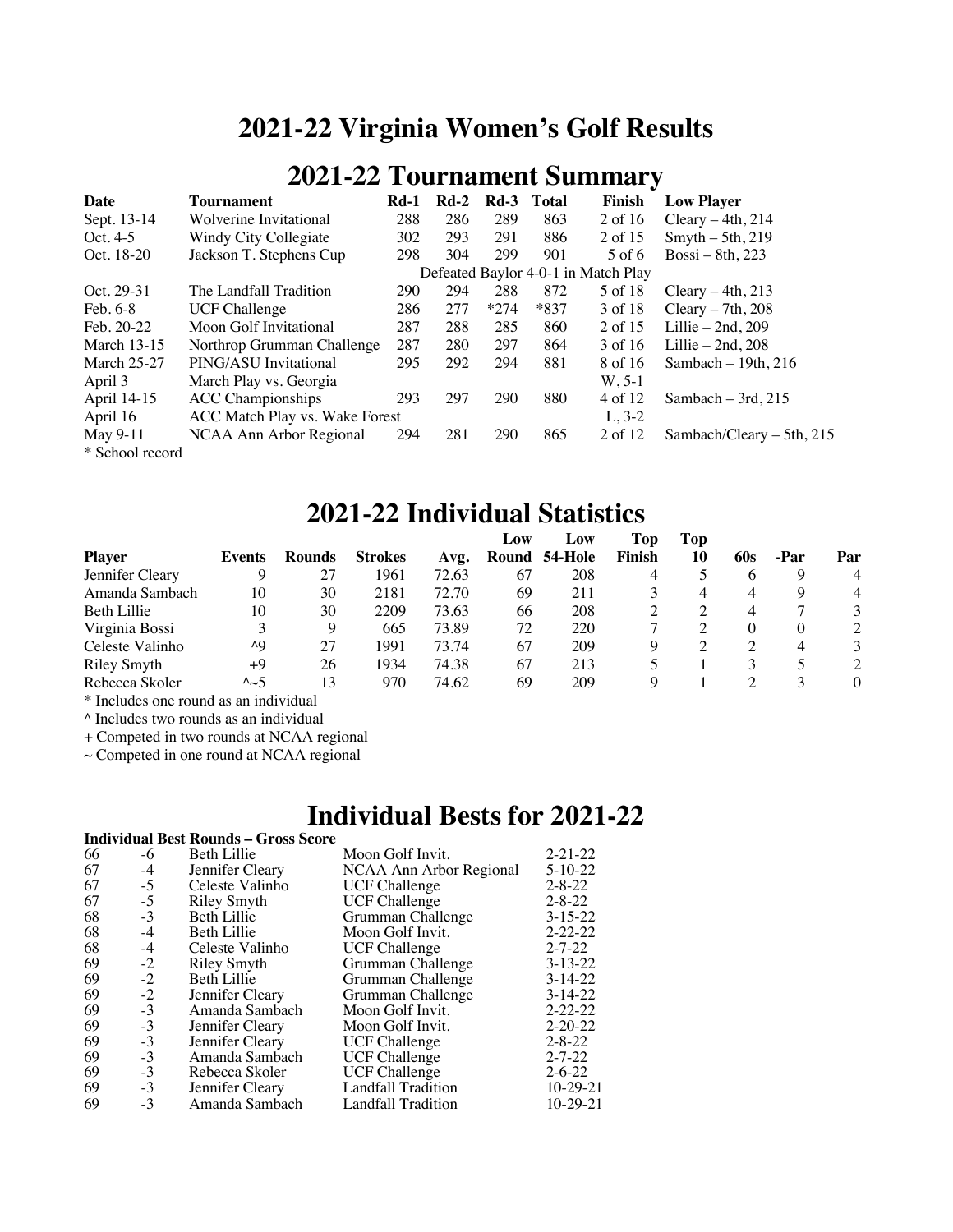| 69                           | $-3$         | <b>Riley Smyth</b>                                          | Windy City Collegiate                         | $10-5-21$                      |
|------------------------------|--------------|-------------------------------------------------------------|-----------------------------------------------|--------------------------------|
| 69                           | $-2$         | Rebecca Skoler                                              | Wolverine Invitational                        | $9 - 13 - 21$                  |
| 69                           | $-2$         | Celeste Valinho                                             | Wolverine Invitational                        | $9 - 13 - 21$                  |
| 69                           | $-2$         | Amanda Sambach                                              | Wolverine Invitational                        | $9 - 13 - 21$                  |
| 70                           | $-1$         | Celeste Valinho                                             | NCAA Ann Arbor Regional                       | $5 - 11 - 22$                  |
| 70                           | $-1$         | Amanda Sambach                                              | NCAA Ann Arbor Regional                       | $5-10-22$                      |
| 70                           | $-1$         | Beth Lillie                                                 | NCAA Ann Arbor Regional                       | $5 - 10 - 22$                  |
| 70                           | $-2$         | Amanda Sambach                                              | <b>ACC Championships</b>                      | $2 - 14 - 22$                  |
| 70                           | $-2$         | Amanda Sambach                                              | PING/ASU Invitational                         | $3 - 27 - 22$                  |
| 70                           | $-2$         | <b>Riley Smyth</b>                                          | PING/ASU Invitational                         | $3 - 26 - 22$                  |
| 70                           | $-2$         | Amanda Sambach                                              | Moon Golf Invit.                              | $2 - 20 - 22$                  |
| 70                           | $-2$<br>$-2$ | Rebecca Skoler                                              | <b>UCF Challenge</b>                          | $2 - 8 - 22$                   |
| 70<br>70                     | $-2$         | Rebecca Skoler<br>Beth Lillie                               | <b>UCF Challenge</b>                          | $2 - 7 - 22$<br>$2 - 8 - 22$   |
| 70                           | $-2$         | Celeste Valinho                                             | <b>UCF Challenge</b><br><b>UCF Challenge</b>  | $2 - 8 - 22$                   |
| 70                           | $-2$         | Jennifer Cleary                                             | Landfall Tradition                            | $10-31-21$                     |
| 70                           | $-1$         | Jennifer Cleary                                             | Wolverine Invitational                        | $9 - 14 - 21$                  |
|                              |              |                                                             |                                               |                                |
|                              |              | <b>Individual Best Rounds - vs. Par</b>                     |                                               |                                |
| $-6$                         | 66           | Beth Lillie                                                 | Moon Golf Invit.                              | $2 - 21 - 22$                  |
| $-5$                         | 67           | Celeste Valinho                                             | <b>UCF Challenge</b>                          | $2 - 8 - 22$                   |
| $-5$                         | 67           | <b>Riley Smyth</b>                                          | <b>UCF Challenge</b>                          | $2 - 8 - 22$                   |
| $-4$                         | 67           | Jennifer Cleary                                             | NCAA Ann Arbor Regional                       | $5 - 10 - 22$                  |
| $-4$                         | 68           | Beth Lillie                                                 | Moon Golf Invit.                              | $2 - 22 - 22$                  |
| $-4$                         | 68           | Celeste Valinho                                             | <b>UCF Challenge</b>                          | $2 - 7 - 22$                   |
|                              | 68           | <b>Beth Lillie</b>                                          | Grumman Challenge                             | $3 - 15 - 22$                  |
|                              | 69           | Amanda Sambach                                              | Moon Golf Invit.                              | $2 - 22 - 22$                  |
|                              | 69           | Jennifer Cleary                                             | Moon Golf Invit.                              | $2 - 20 - 22$                  |
|                              | 69           | Jennifer Cleary                                             | <b>UCF Challenge</b>                          | $2 - 8 - 22$                   |
|                              | 69           | Amanda Sambach                                              | <b>UCF Challenge</b>                          | $2 - 7 - 22$                   |
|                              | 69           | Rebecca Skoler                                              | <b>UCF Challenge</b>                          | $2 - 6 - 22$                   |
|                              | 69           | Jennifer Cleary                                             | Landfall Tradition                            | $10-29-21$                     |
|                              | 69<br>69     | Amanda Sambach                                              | Landfall Tradition                            | $10-29-21$                     |
|                              | 70           | Riley Smyth<br>Amanda Sambach                               | Windy City Collegiate                         | $10 - 5 - 21$<br>$2 - 14 - 22$ |
|                              | 69           | Beth Lillie                                                 | <b>ACC</b> Championships<br>Grumman Challenge | $3 - 14 - 22$                  |
|                              | 69           | Jennifer Cleary                                             | Grumman Challenge                             | $3 - 14 - 22$                  |
|                              | 69           | Riley Smyth                                                 | Grumman Challenge                             | $3 - 13 - 22$                  |
|                              | 70           | Amanda Sambach                                              | PING/ASU Invitational                         | $3 - 27 - 22$                  |
|                              | 70           | Riley Smyth                                                 | PING/ASU Invitational                         | $3 - 26 - 22$                  |
|                              | 70           | Amanda Sambach                                              | Moon Golf Invit.                              | $2 - 20 - 22$                  |
|                              | 70           | Rebecca Skoler                                              | <b>UCF Challenge</b>                          | $2 - 8 - 22$                   |
|                              | 70           | Rebecca Skoler                                              | <b>UCF Challenge</b>                          | $2 - 7 - 22$                   |
|                              | 70           | Beth Lillie                                                 | <b>UCF Challenge</b>                          | $2 - 8 - 22$                   |
| $-2$                         | 70           | Celeste Valinho                                             | UCF Challenge                                 | $2 - 8 - 22$                   |
| $-2$<br>$-2$<br>$-2$<br>$-2$ | 70           | Jennifer Cleary                                             | <b>Landfall Tradition</b>                     | $10-31-21$                     |
|                              | 69           | Rebecca Skoler                                              | Wolverine Invitational                        | $9 - 13 - 21$                  |
|                              | 69           | Celeste Valinho                                             | Wolverine Invitational                        | $9 - 13 - 21$                  |
|                              | 69           | Amanda Sambach                                              | Wolverine Invitational                        | $9 - 13 - 21$                  |
|                              |              | <b>Individual Best Tournaments - Gross Score (54 holes)</b> |                                               |                                |
| 208                          | $-5$         | Beth Lillie                                                 | Grumman Challenge                             | $3 - 15 - 22$                  |
| 208                          | $-8$         | Jennifer Cleary                                             | <b>UCF Challenge</b>                          | $2 - 8 - 22$                   |
| 209                          | $-7$         | Beth Lillie                                                 | Moon Golf Invit.                              | $2 - 22 - 22$                  |
| 209                          | $-7$         | Celeste Valinho                                             | <b>UCF Challenge</b>                          | $2 - 8 - 22$                   |
| 209                          | $-7$         | Celeste Valinho                                             | <b>UCF Challenge</b>                          | $2 - 8 - 22$                   |
| 211                          | $-5$         | Beth Lillie                                                 | Moon Golf Invit.                              | $2 - 22 - 22$                  |
| 212                          | $-4$         | Amanda Sambach                                              | <b>UCF Challenge</b>                          | $2 - 8 - 22$                   |
| 213                          | $-3$         | Riley Smyth                                                 | <b>UCF Challenge</b>                          | $2 - 8 - 22$                   |
| 213                          | $-3$         | Jennifer Cleary                                             | Landfall Tradition                            | $10-31-21$                     |
| 214                          | $+1$         | Jennifer Cleary                                             | Grumman Challenge                             | $3 - 15 - 22$                  |
| 214                          | $+1$         | Jennifer Cleary                                             | Wolverine Invitational                        | $9 - 14 - 21$                  |
| 214                          | $+2$         | Amanda Sambach                                              | Wolverine Invitational                        | 9-14-21                        |
| 215                          | $-1$         | Amanda Sambach                                              | <b>ACC</b> Championships                      | $4 - 15 - 22$                  |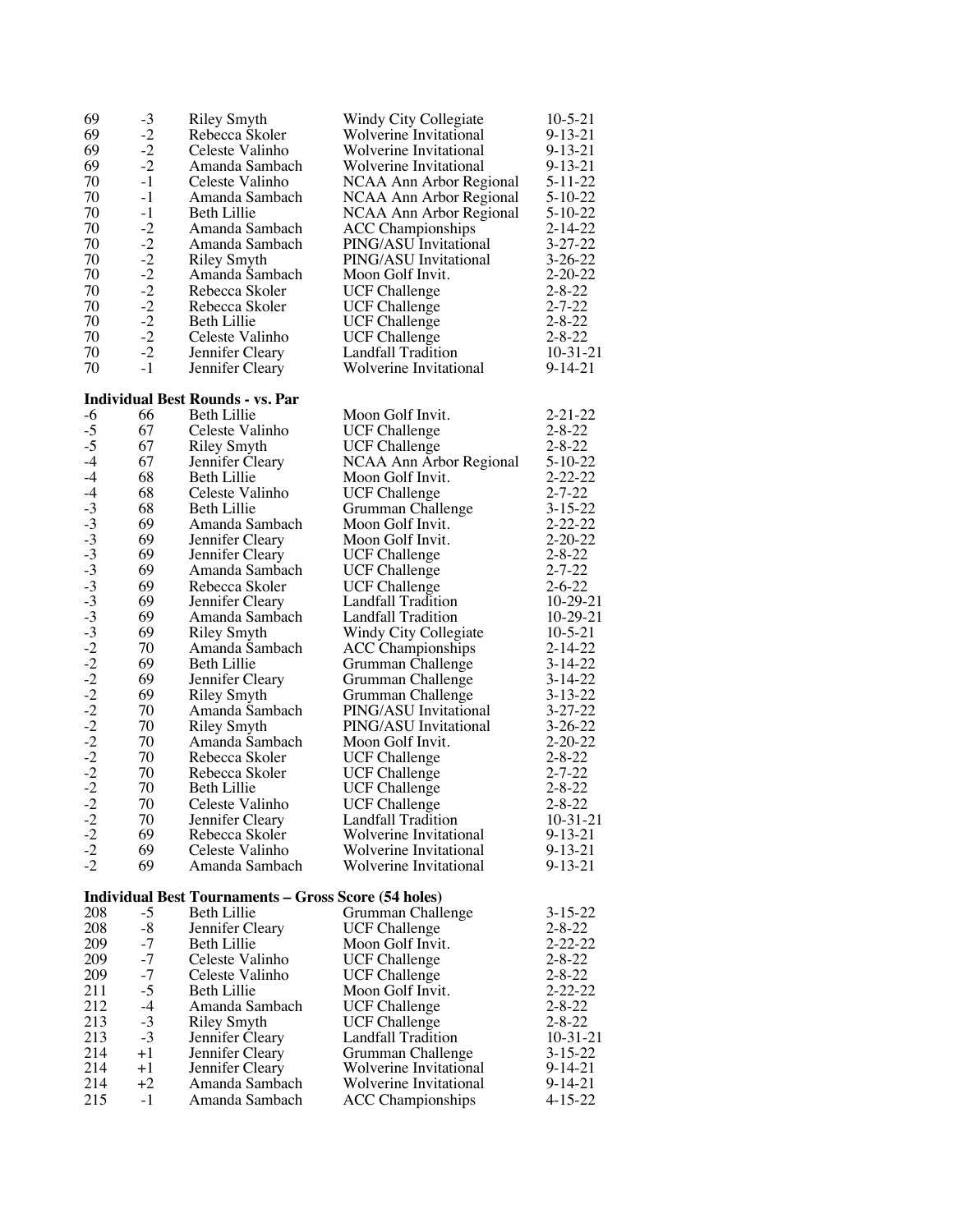| 215  | $+2$ | Amanda Sambach                                          | NCAA Ann Arbor Regional   | $5 - 11 - 22$ |
|------|------|---------------------------------------------------------|---------------------------|---------------|
| 215  | $+2$ | Jennifer Cleary                                         | NCAA Ann Arbor Regional   | $5 - 11 - 22$ |
| 216  | E    | Amanda Sambach                                          | PING/ASU Invitational     | $3 - 27 - 22$ |
| 216  | E    | Amanda Sambach                                          | Landfall Tradition        | $10-31-21$    |
|      |      | <b>Individual Best Tournaments - vs. Par (54 holes)</b> |                           |               |
| -8   | 208  | Jennifer Cleary                                         | <b>UCF Challenge</b>      | $2 - 8 - 22$  |
| $-7$ | 209  | Beth Lillie                                             | Moon Golf Invit.          | $2 - 22 - 22$ |
| $-7$ | 209  | Celeste Valinho                                         | <b>UCF Challenge</b>      | $2 - 8 - 22$  |
|      |      |                                                         |                           | $2 - 8 - 22$  |
| $-7$ | 209  | Celeste Valinho                                         | <b>UCF</b> Challenge      |               |
| $-5$ | 208  | <b>Beth Lillie</b>                                      | Grumman Challenge         | $3 - 15 - 22$ |
| $-5$ | 211  | <b>Beth Lillie</b>                                      | Moon Golf Invit.          | $2 - 22 - 22$ |
| $-4$ | 212  | Amanda Sambach                                          | <b>UCF Challenge</b>      | $2 - 8 - 22$  |
| $-3$ | 213  | Riley Smyth                                             | UCF Challenge             | $2 - 8 - 22$  |
| $-3$ | 213  | Jennifer Cleary                                         | <b>Landfall Tradition</b> | $10-31-21$    |
| $-1$ | 215  | Amanda Sambach                                          | <b>ACC</b> Championships  | $4 - 15 - 22$ |
| E    | 216  | Amanda Sambach                                          | PING/ASU Invitational     | $3 - 27 - 22$ |
| E    | 216  | Amanda Sambach                                          | Landfall Tradition        | $10-31-21$    |
| $+1$ | 214  | Jennifer Cleary                                         | Grumman Challenge         | $3 - 15 - 22$ |
| $+1$ | 214  | Jennifer Cleary                                         | Wolverine Invitational    | $9 - 14 - 21$ |
|      |      |                                                         |                           |               |

# **Team Bests for 2021-22**

|       |       | Team Best Rounds – Gross Score |                    |               |
|-------|-------|--------------------------------|--------------------|---------------|
| 274   | -14   | <b>UCF Challenge</b>           | Third Round        | $2 - 8 - 22$  |
| 277   | $-11$ | <b>UCF Challenge</b>           | Second Round       | $2 - 7 - 22$  |
| 280   | $-4$  | Grumman Challenge              | Second Round       | $3 - 14 - 22$ |
| 281   | $-3$  | NCAA Ann Arbor Regional        | Second Round       | $5 - 10 - 22$ |
| 285   | $-3$  | Moon Golf Invit.               | Third Round        | $2 - 22 - 22$ |
| 286   | $-2$  | <b>UCF Challenge</b>           | <b>First Round</b> | $2 - 6 - 22$  |
| 286   | $+2$  | Wolverine Invitational         | Second Round       | $9 - 13 - 21$ |
| 287   | $+3$  | Grumman Challenge              | Second Round       | $3 - 13 - 22$ |
| 287   | $-1$  | Moon Golf Invit.               | <b>First Round</b> | $2 - 20 - 22$ |
| 288   | Ε     | Moon Golf Invit.               | Second Round       | $2 - 21 - 22$ |
| 288   | E     | Landfall Tradition             | Third Round        | $10-31-21$    |
| 288   | $+4$  | Wolverine Invitational         | Second Round       | $9 - 13 - 21$ |
| 290   | $+6$  | NCAA Ann Arbor Regional        | Third Round        | $5 - 11 - 22$ |
| 290   | $+2$  | <b>ACC</b> Championships       | Third Round        | $4 - 15 - 22$ |
| 290   | $+2$  | Landfall Tradition             | <b>First Round</b> | 10-29-21      |
|       |       | Team Best Rounds - vs. Par     |                    |               |
| $-14$ | 274   | <b>UCF Challenge</b>           | Third Round        | $2 - 8 - 22$  |
| $-11$ | 277   | <b>UCF Challenge</b>           | Second Round       | $2 - 7 - 22$  |
| $-4$  | 280   | Grumman Challenge              | Second Round       | $3 - 14 - 22$ |
| $-3$  | 281   | NCAA Ann Arbor Regional        | Second Round       | $5 - 10 - 22$ |
| $-3$  | 285   | Moon Golf Invit.               | Third Round        | $2 - 22 - 22$ |
| $-2$  | 286   | <b>UCF Challenge</b>           | <b>First Round</b> | $2 - 6 - 22$  |
| $-1$  | 287   | Moon Golf Invit.               | <b>First Round</b> | $2 - 20 - 22$ |
| E     | 288   | Moon Golf Invit.               | Second Round       | $2 - 21 - 22$ |
| E     | 288   | Landfall Tradition             | Third Round        | $10-31-21$    |
| $+2$  | 290   | <b>ACC</b> Championships       | Third Round        | $4 - 15 - 22$ |
| $+2$  | 290   | Landfall Tradition             | <b>First Round</b> | 10-29-21      |
| $+2$  | 286   | Wolverine Invitational         | Second Round       | $9 - 13 - 21$ |
| $+3$  | 287   | Grumman Challenge              | Second Round       | $3 - 13 - 22$ |
|       |       |                                |                    |               |

#### **Team Best Tournaments – Gross Score (54 holes)**

| 837 | $-27$ | <b>UCF Challenge</b>    | $2 - 8 - 22$  |
|-----|-------|-------------------------|---------------|
| 860 | $-4$  | Moon Golf Invitational  | $2 - 22 - 22$ |
| 863 | $+11$ | Wolverine Invitational  | $9 - 14 - 21$ |
| 864 | $+12$ | Grumman Challenge       | $3 - 15 - 22$ |
| 865 | $+13$ | NCAA Ann Arbor Regional | $5 - 11 - 22$ |
| 872 | $+8$  | Landfall Tradition      | $10-31-21$    |

#### **Team Best Tournaments – vs. Par**